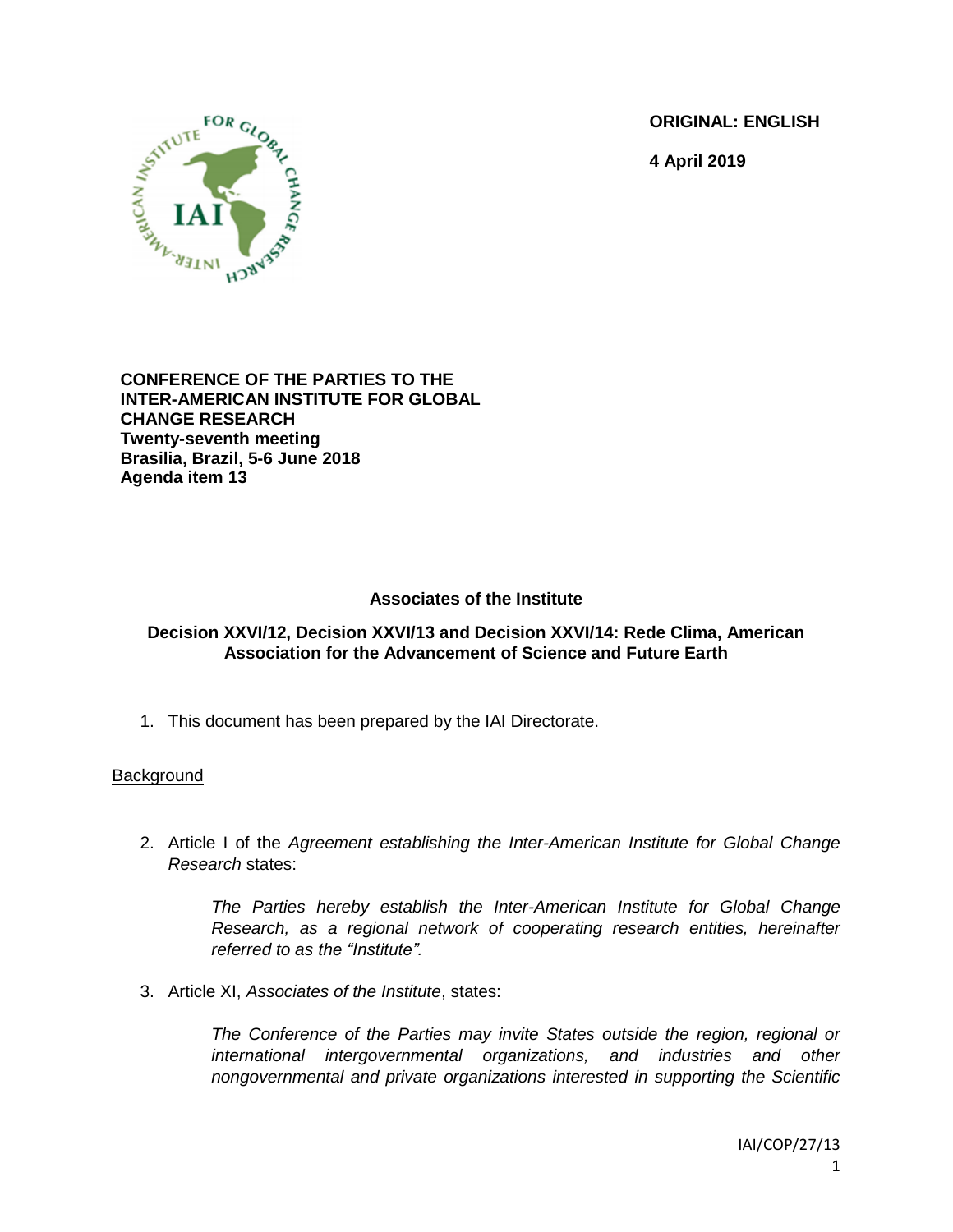*Agenda and programmatic activities of the Institute, to become Associates of the Institute.*

4. The Conference of the Parties (CoP), at its 26th meeting (Antigua, 2018) adopted Decisions XXVI/12, XXVI/13 and XXVI/14 on inviting Rede Clima, American Association for the Advancement of Science and Future Earth to become Associates of the IAI.

Implementation of Decisions XXVI/12 Rede Clima, XXVI/13 American Association for the Advancement of Science (AAAS), and XXVI/14 Future Earth

- 5. With regard to Decision XXVI/12, discussions are ongoing with Rede Clima on its possible role as an Associate of the Institute. The IAI and Rede Clima have discussed the establishment of a Nitrogen Center of Excellence in partnership with the National Institute for Space Research. IAI network CRN3005 findings indicate that there are no nitrogen specific policies in the region, neither a common directive nor a framework in which nations can create their own regulations. The IAI Directorate will report to the Parties at CoP-27 on the results of these discussions.
- 6. In support of Decision XXVI/13, a letter of invitation to become an Associate of the Institute was sent to the AAAS on 9 July 2018 which resulted in the signing of a Memorandum of Understanding<sup>1</sup> in Washington, D.C. on 14 September 2018.
- 7. The program of work established under this MoU is described in the Report of the IAI Directorate: Capacity building. The IAI Directorate acknowledges the support to the AAAS in the development and organization of IAI capacity building workshops.
- 8. Future Earth and the IAI Directorate have a long-standing relationship of support to scientific and capacity building programs in the Americas. The IAI Directorate notes that the IAI has been named as a Future Earth Strategic Partner. Moreover, a Memorandum of Understanding (MoU) was established between Future Earth and the IAI Directorate in 2017.
- 9. Accordingly, Future Earth was invited to become an Associate of the Institute on 9 July 2018. Discussion on Future Earth's role as an Associate, particularly in light of objectives highlighted in the MoU, are ongoing and have resulted in several fruitful collaborative activities.
- 10. For example, The IAI Directorate and the German Committee Future Earth organized a side-event during the UNFCCC COP-24 to promote a dialogue on the outcomes of the new IPCC Special Report on Global Warming of 1,5°C and the 2030 Agenda. Some of the issues discussed at this side-event focused on reducing risks to ecosystems (e.g. landuse, biodiversity) and human well-being (e.g. food security, health) on a regional and national levels.

<sup>1</sup> See: http://www.iai.int//pdf/es/MOU-IAI-AAAS.pdf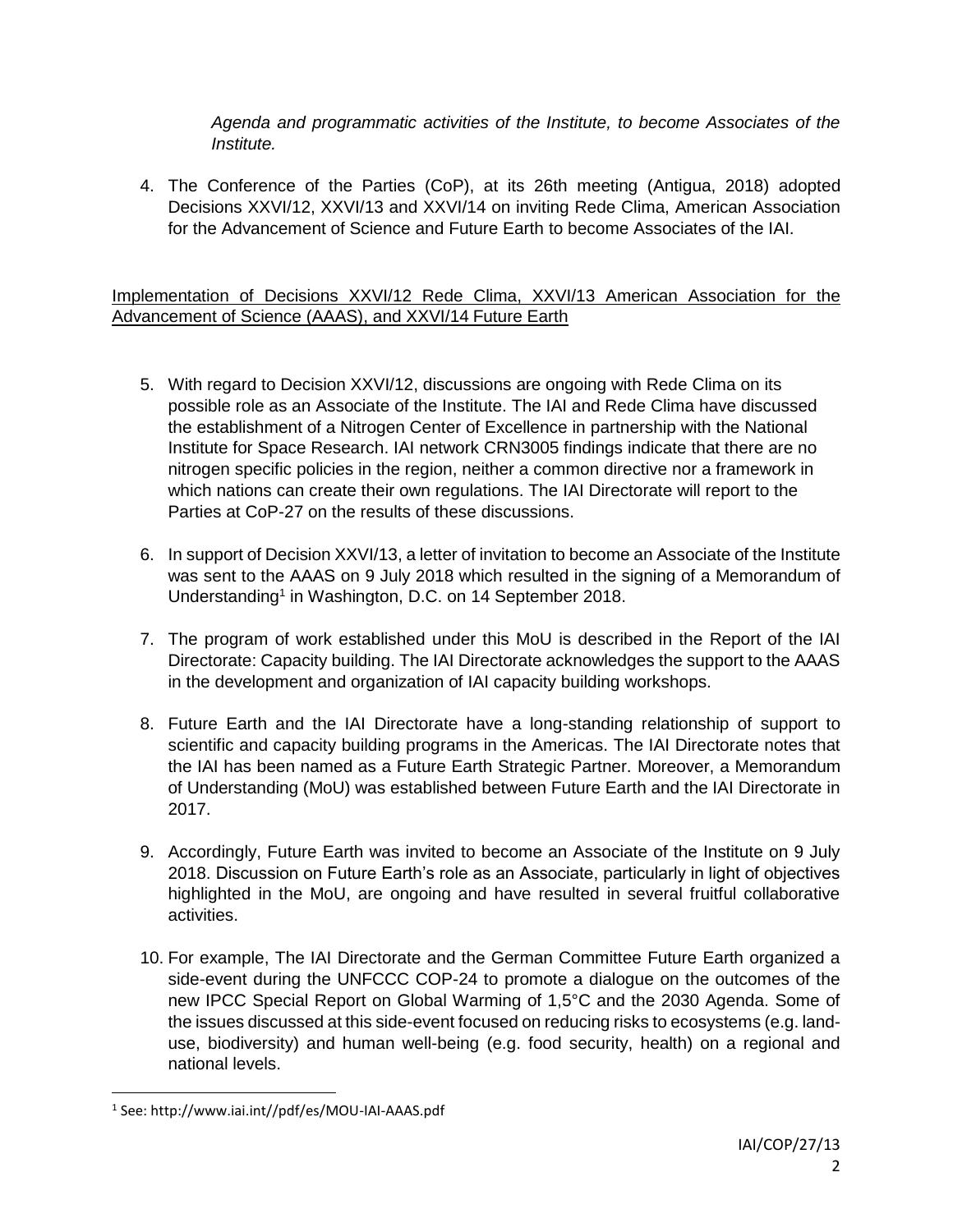11. A discussion of cooperation with the Fundação de Amparo à Pesquisa do Estado de São Paulo (FAPESP), which was invited to become an Associate at CoP-22 (Mexico City, 2014) is available in the *Report of the IAI Directorate: Capacity building*.

## Article I: *Establishment of the Institute*

- 12. Article I of the *Agreement* states that the IAI is established as *a regional network of cooperating entities*.
- 13. With the drafting of the IAI Strategic Plan, the moment may be opportune to reflect on the objectives of Article I and consider ways and mechanisms to reinforce the IAI's efforts to establish a regional network of cooperating entities.
- 14. The IAI Directorate is of the opinion that Article IX, *Institute Research Centers*, Article X, *Affiliated Research Institutions*, and Article XI, *Associates of the Institute*, although not explicitly stated in the *Agreement*, are the mechanisms by which the IAI should establish formally such a regional network.
- 15. At the time of writing, the IAI counts on the support of five Associates<sup>2</sup>. However, only one Institute Research Center,  $AQUASEC - The Center$  of Excellence for Water Security<sup>3</sup> at the University of Arizona and the Pontificia Universidad Católica de Chile, has been established.
- 16. Perhaps of concern, there has never been an Affiliated Research Institution established by the Conference of the Parties under Article X of the Agreement and in support of the Collaborative Research Networks program of work.
- 17. Given that a new Director of Science is to assume the vacancy at the beginning of the 2019-2020 intersessional period, and given the need for the IAI to enhance and strengthen its networks, it is an appropriate moment to consider the role of Articles IX, X and XI and how they may be used to reach the vision as articulated under Article I.
- 18. The Conference of the Parties, therefore, is invited to consider instructing the IAI Directorate to work with the Scientific Advisory Committee and the Science-Policy Committee to more effectively implement Articles IX, X and XI of the Agreement with a view to enhancing and formalizing the networks which underpin the IAI.

### Recommendation

<sup>2</sup> The five Associates are: Center for International Earth Science Information Network, Centro del Agua del Trópico Húmedo para América Latina y el Caribe, Fundação de Amparo à Pesquisa do Estado de São Paulo, the American Association for the Advancement of Science and Future Earth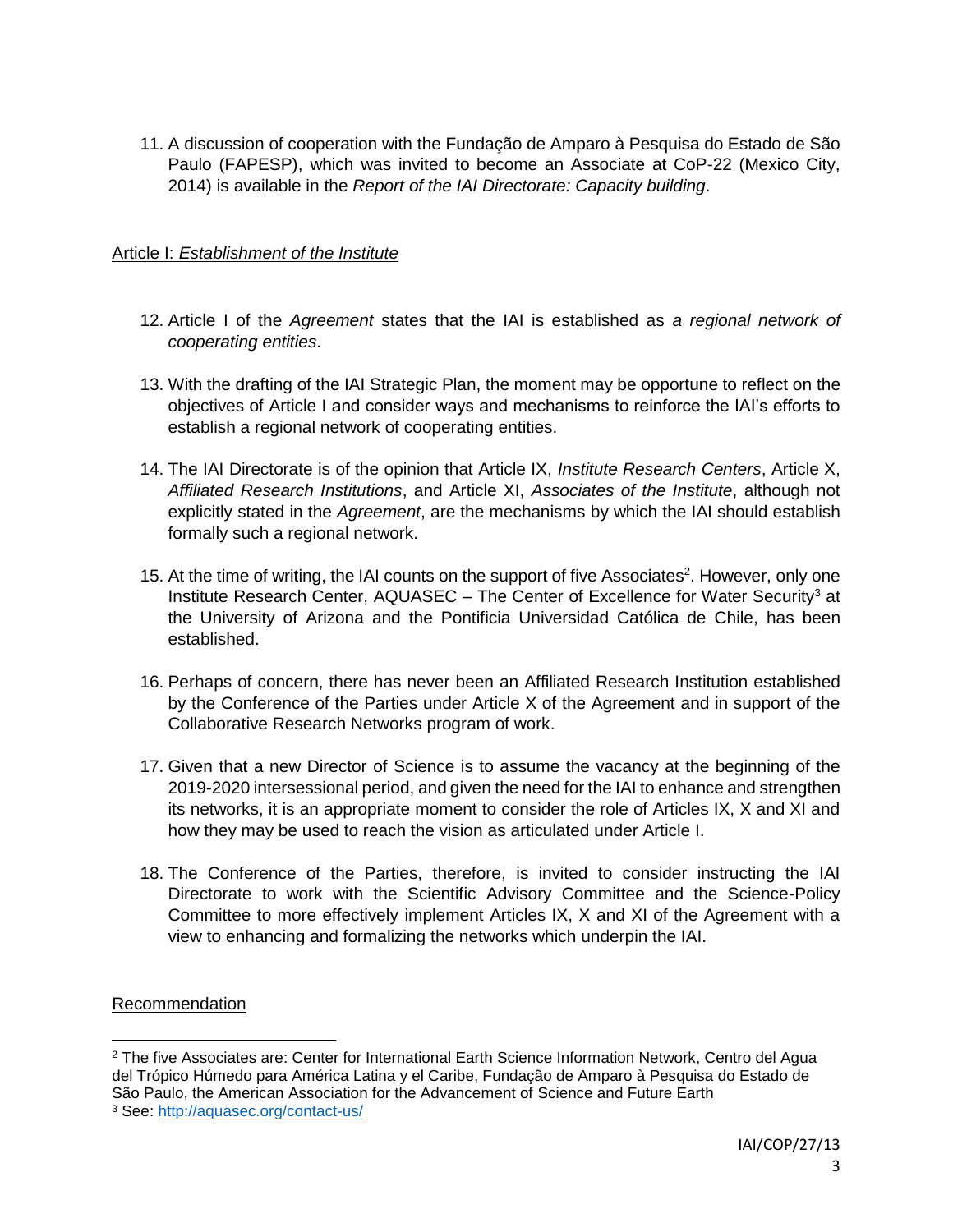19. The Conference of the Parties is invited to consider adopting the draft decision contained in the Annex to the present document.